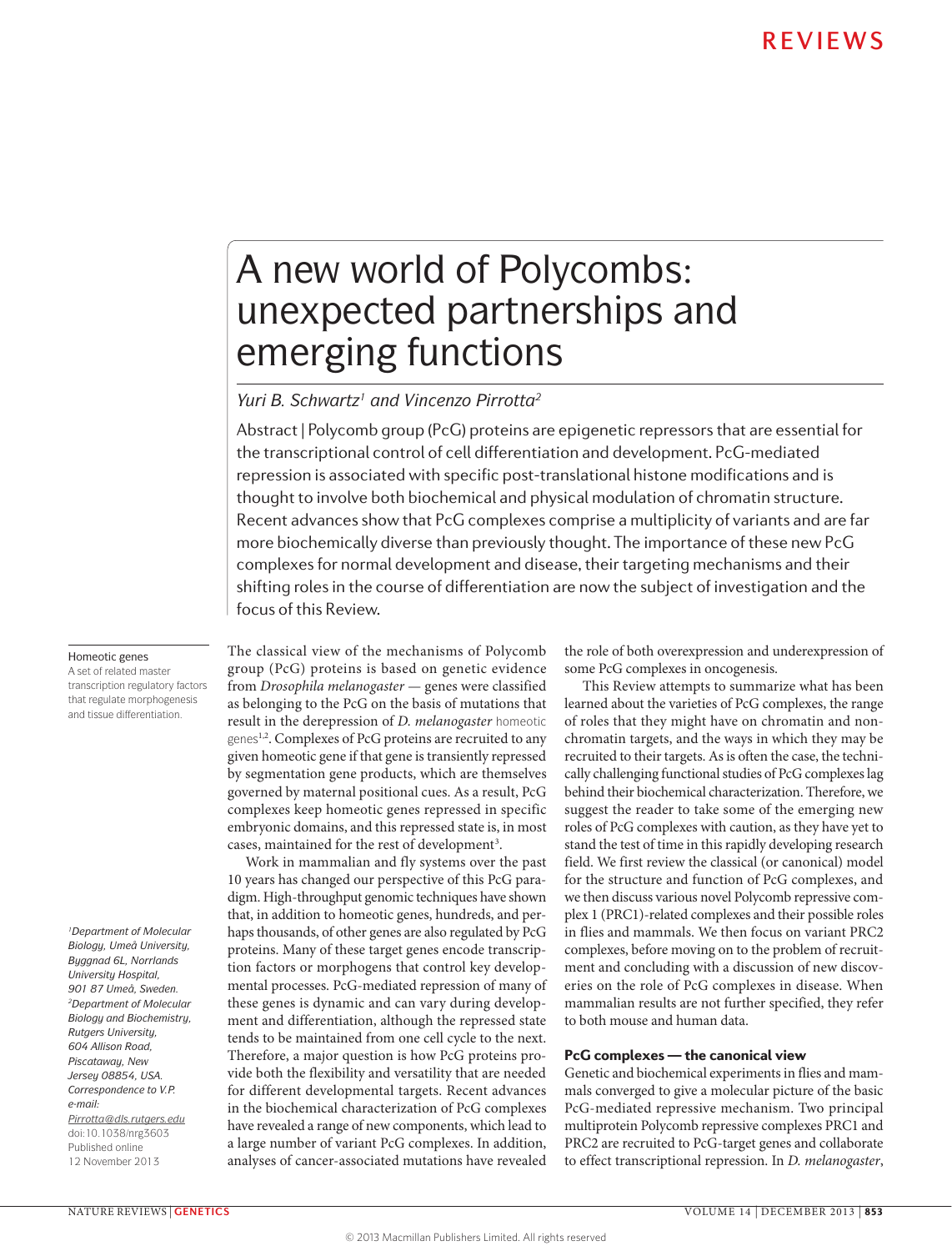specific Polycomb response elements (PREs) have been identified at many of the target genes of PcG proteins; PREs are the binding sites to which PRC1 and PRC2 are recruited, often together with additional proteins that are thought to modulate repressive functions (BOX 1). Neither PRC1 nor PRC2 has DNA-binding components. Unlike most DNA-binding transcription factors, a key feature of PcG complexes in both flies and mammals is that, although they are present in all cells, whether they bind to a specific target gene depends on the prior history and the chromatin state of that gene.

*Repressive functions of PcG complexes.* The function of PcG complexes, which has been well demonstrated in plants, insects and vertebrates, is to suppress the expression of their target genes. How this is exactly accomplished is less clear, but it is most likely that both PRC1 and PRC2 have repressive activities<sup>4</sup>. It is generally

#### Box 1 | The canonical Polycomb group complexes

#### **PRC1**

Polycomb repressive complex 1 (PRC1) has a core of four proteins122–124. In *Drosophila melanogaster*, these are Polycomb (Pc), which contains a chromodomain that binds to trimethylated histone H3 lysine 27 (H3K27me3); Polyhomeotic (Ph), which has two paralogues Polyhomeotic-proximal (Ph-p) and Polyhomeotic-distal (Ph-d); RING1, the product of *Sex combs extra* (*Sce*); and Posterior sex combs (Psc), or the closely related Suppressor of zeste 2 (Su(z)2) (see the figure). RING1 and Psc are structurally related and form a heterodimer, which promotes the E3 ubiquitin ligase activity of RING1 on histone H2A<sup>125–127</sup>. The RING1-Psc heterodimer is the framework on which the core PRC1 complex is assembled. More loosely associated with the core complex is Sex comb on midleg (Scm), a protein with two malignant brain tumour (MBT) repeats and a sterile α-motif (SAM) domain, through which it is thought to interact with Ph<sup>122,128,129</sup>. Representations of the core PRC1 and PRC2 complexes are shown in the figure. The areas of the circles that depict subunits of the *D. melanogaster* complexes reflect the relative sizes of the corresponding proteins. The dashed outline of the Scm subunit indicates its weak association with the PRC1 complex. The relative arrangement of the subunits reflects known direct associations.

Mammalian homologues have been discovered for each of the PRC1 proteins, and mammalian genomes have many alternative paralogues for each (TABLE 1). Thus, mammals have RING1 and RING2, although RING2 predominates. The two proteins seem to be interchangeable in at least some of the complexes, but this has not been systematically examined. There are at least three Ph homologues (Polyhomeotic-like protein 1 (PHC1), PHC2 and PHC3), five Pc homologues (chromobox protein homologue 2 (CBX2), CBX4, CBX6, CBX7 and CBX8), two Psc homologues (BMI1 and MEL18) and four other Polycomb group RING finger proteins (PCGFs)<sup>15,19,20</sup>.

#### **PRC2**

PRC2 contains the Enhancer of zeste methyltransferase (E(z)) that monomethylates, dimethylates and trimethylates H3K27 (REFS 130–133). The methylation of H3K27 is essential for Polycomb group (PcG)-mediated repression and, in *D. melanogaster*, the replacement of wild-type histone H3 with a Lys27Arg variant mimics the loss of E(z)134. *D. melanogaster* E(z) is the core which binds to the WD40 domain of Extra sexcombs (Esc) (or of its close homologue Escl) and to Su(z)12, both of which are essential for PRC2 activity because they interact with both the target and the surrounding nucleosomes and receive inputs that regulate the methyltransferase activity $91-95$ . The histone chaperone Caf1 binds to Su(z)12 and contributes to the activity of PRC2 (see the figure). Mammalian PRC2 complexes contain the direct homologues EZH2 (or, in some cases, EZH1), EED, SUZ12 and the Caf1 homologues histone-binding proteins RBBP4 and RBBP7. Although there is only one *EED* gene, alternative transcription start sites result in several products that may give rise to different functions<sup>133</sup>. An additional component, zinc-finger protein AEBP2 (the mammalian homologue of Jing in *D. melanogaster*), promotes the stability of the complex and the binding to at least a subset of target sites<sup>135-137</sup>, but it is not essential for function.

#### **Supporting components**

Analyses of other *D. melanogaster* PcG genes showed that their products are not components of PRC1 and PRC2 but form distinct accessory complexes. It is becoming clear that the binding and/or the repressive activities of PcG complexes result from a multiplicity of fairly weak interactions that collectively constitute the robust repressive mechanism.

The Pho repressive complex (PhoRC) contains Pho (a DNA-binding protein that is homologous to the mammalian transcriptional repressor protein YY1) and SFMBT (Scm-like with four MBT domains protein)138,139. As a sequence-specific DNA-binding protein, Pho is thought to help the recruitment of PcG complexes to Polycomb response elements (PREs). The mammalian YY1 has long been thought to interact with PcG complexes, but genomic binding profiles show little overlap between YY1-binding sites and PcG proteins in mammalian genomes<sup>139-141</sup>.

The Polycomb repressive deubiquitinase complex (PR-DUB) contains the Calypso ubiquitin carboxy-terminal hydrolase and Additional sex combs (Asx). It has a specific H2A deubiquitinase activity that is paradoxically required for

PcG-mediated repression<sup>142</sup>, which suggests that the appropriate regulation of ubiquitylation is essential for PcG-mediated repression. Mammalian homologues of these proteins exist, but their role in PcG-mediated repression has not been established.

For more comprehensive reviews of canonical PcG complexes and their action, see REFS 144,145.



**Nature Reviews** | **Genetics**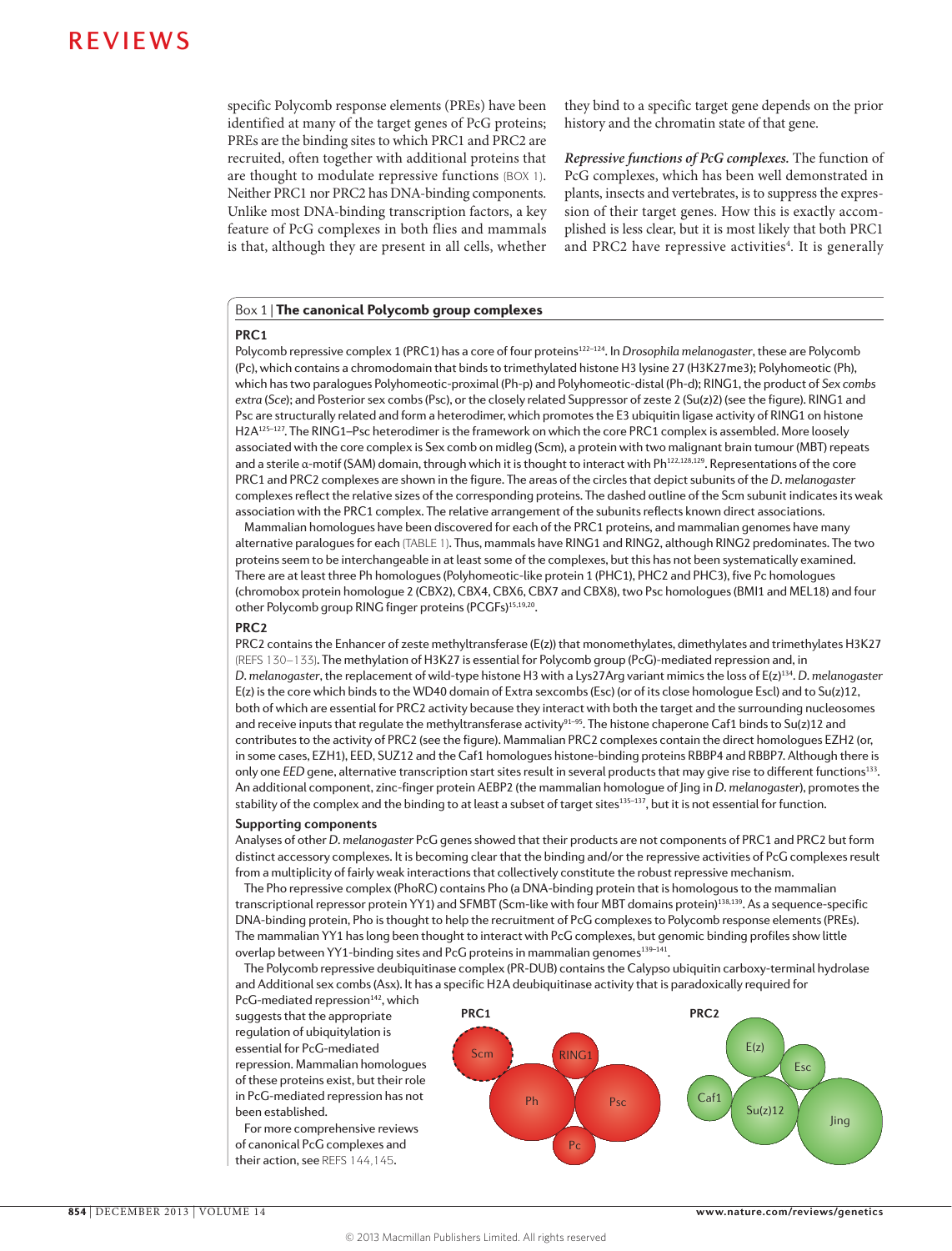| Drosophila melanogaster subunits Characteristic domains         |                                                                | Homologous subunits in humans                                                                                      |
|-----------------------------------------------------------------|----------------------------------------------------------------|--------------------------------------------------------------------------------------------------------------------|
| Polycomb repressive complex 1 (PRC1)                            |                                                                |                                                                                                                    |
| E3 ubiquitin-protein ligase RING1<br>(also known as Sce)        | <b>RING</b>                                                    | RING2 (also known as RING1B and RNF2) and RING1 (also known as<br>RING1A and RNF1)                                 |
| Posterior sex combs (Psc) and<br>Suppressor of zeste 2 (Su(z)2) | <b>RING</b>                                                    | BMI1 (also known as PCGF4) and MEL18 (also known as PCGF2)                                                         |
| Polyhomeotic-proximal (Ph-p) and<br>Polyhomeotic-distal (Ph-d)  | Sterile $\alpha$ -motif (SAM) and<br>zinc-finger               | Polyhomeotic-like protein 1 (PHC1; also known as EDR1),<br>PHC2 (also known as EDR2) and PHC3 (also known as EDR3) |
| Polycomb (Pc)                                                   | Chromodomain                                                   | Chromobox protein homologue 2 (CBX2),<br>CBX4, CBX6, CBX7 and CBX8                                                 |
| Sex comb on midleg (Scm)                                        | Malignant brain tumour (MBT),<br>SAM and zinc-finger           | Sex comb on midleg homologue 1 (SCMH1) and<br>Sex comb on midleg-like protein 2 (SCML2)                            |
| Polycomb repressive complex 2 (PRC2)                            |                                                                |                                                                                                                    |
| Enhancer of zeste $(E(z))$                                      | SANT, CXC and SET (Su(var)3-9-<br>Enhancer of zeste-Trithorax) | Enhancer of zeste homologue 2 (EZH2; also known as KMT6) and EZH1                                                  |
| Extra sex combs (Esc) and Extra sex<br>combs-like (Escl)        | WD40                                                           | <b>FFD</b>                                                                                                         |
| Suppressor of zeste 12 (Su(z)12)                                | Zinc-finger and VEFS (VRN2-<br>$EMF2-FIS2-Su(z)12)$ box        | SUZ12                                                                                                              |
| Chromatin assembly factor 1 subunit<br>Caf1                     | WD40                                                           | Histone-binding protein RBBP4 (also known as RBAP48) and RBBP7<br>(also known as RBAP46)                           |
| Jing                                                            | Zinc-finger                                                    | Zinc-finger protein AEBP2                                                                                          |

Table 1 | PRC1 and PRC2 core complex components in *Drosophila melanogaster* and humans

considered that the histone H2A ubiquitylation produced by the E3 ubiquitin-protein ligases RING1 or RING2 components of PRC1 interferes with transcription elongation by RNA polymerase II<sup>5</sup>, but PcGmediated repression has also been shown to prevent Pol II from forming the initiation complex<sup>6</sup>. It has also been claimed that PRC1 induces local chromatin condensation even in the absence of H2A ubiquitylation<sup>7,8</sup>. Repressive functions of PRC2 are less well characterized, but it is clear that histone H3 lysine 27 (H3K27) methylation by PRC2 prevents H3K27 acetylation, a modification that is associated with both the promoter and enhancer regions of active genes.

A genetic study of PRC1 functions in *D. melanogaster* showed that different PRC1-binding genes have different requirements. For some, repression requires all four core components of PRC1, whereas others are not affected by the absence of RING1 (the product of *Sex comb extra* (*Sce*); also known as dRING) or Polycomb (Pc) but are more dependent on the Polyhomeotic (Ph), Posterior sex combs (Psc) and Suppressor of zeste  $2 \left( \text{Su}(z) \right)$ components<sup>9</sup> (TABLE 1). These results, taken at face value, suggest four main conclusions. First, the repressive activity associated with PRC1 is far more heterogeneous than expected. Second, the canonical PRC1 complex, at least in *D. melanogaster*, can be partially disassembled without necessarily losing all repressive function. Third, repression does not always require H2A ubiquitylation. Fourth, the repression of some genes in the absence of the Pc component, which binds to trimethylated H3K27 (H3K27me3), suggests that H3K27me3 is not specifically required in these cases. It is clear that some *D. melanogaster* genes bind to PRC1 in the absence of PRC2 or H3K27me3 (REF. 10). This last conclusion

was also reached for mouse embryonic stem cells by comparing the genes that were derepressed by the knockout of the gene encoding the mouse RING2 protein with those that were derepressed by the knockout of embryonic ectoderm development (*Eed*) (hence the knockout of  $PRC2$ <sup>4</sup>.

Clearly, despite two decades of intensive studies, many gaps remain in our understanding of how PRC1 and PRC2 effect transcriptional repression. Such repression most probably involves multiple mechanisms that interfere with productive gene expression.

#### RING2 complexes

The RING2 protein (also known as RING1B and RNF2) is considered the heart of the PRC1-mediated repressive mechanism. In the past few years, the nature and functions of RING2-containing complexes have been discovered to be far more diverse with the exuberant expansion in our knowledge of the range of complexes that differ in the number and variety of components (FIG. 1). Whether all of these new complexes function as epigenetic repressors remains an open question.

*KDM2‑containing complexes.* In both mammals and flies, the RING2 protein and its activity as an H2A E3 ubiquityl transferase are crucial for the repression of *HOX* genes. However, a surprising discovery was that much of this activity does not reside in the canonical PRC1 complex. It was first reported in *D. melanogaster* that a complex called dRING-associated factors (dRAF) — containing RING1, Psc, and the histone H3K36 demethylase Kdm2 — is in fact responsible for most of the H2A ubiquitylation<sup>11</sup>. Although the genomic distribution of dRAF is not available, a comparison of RING1,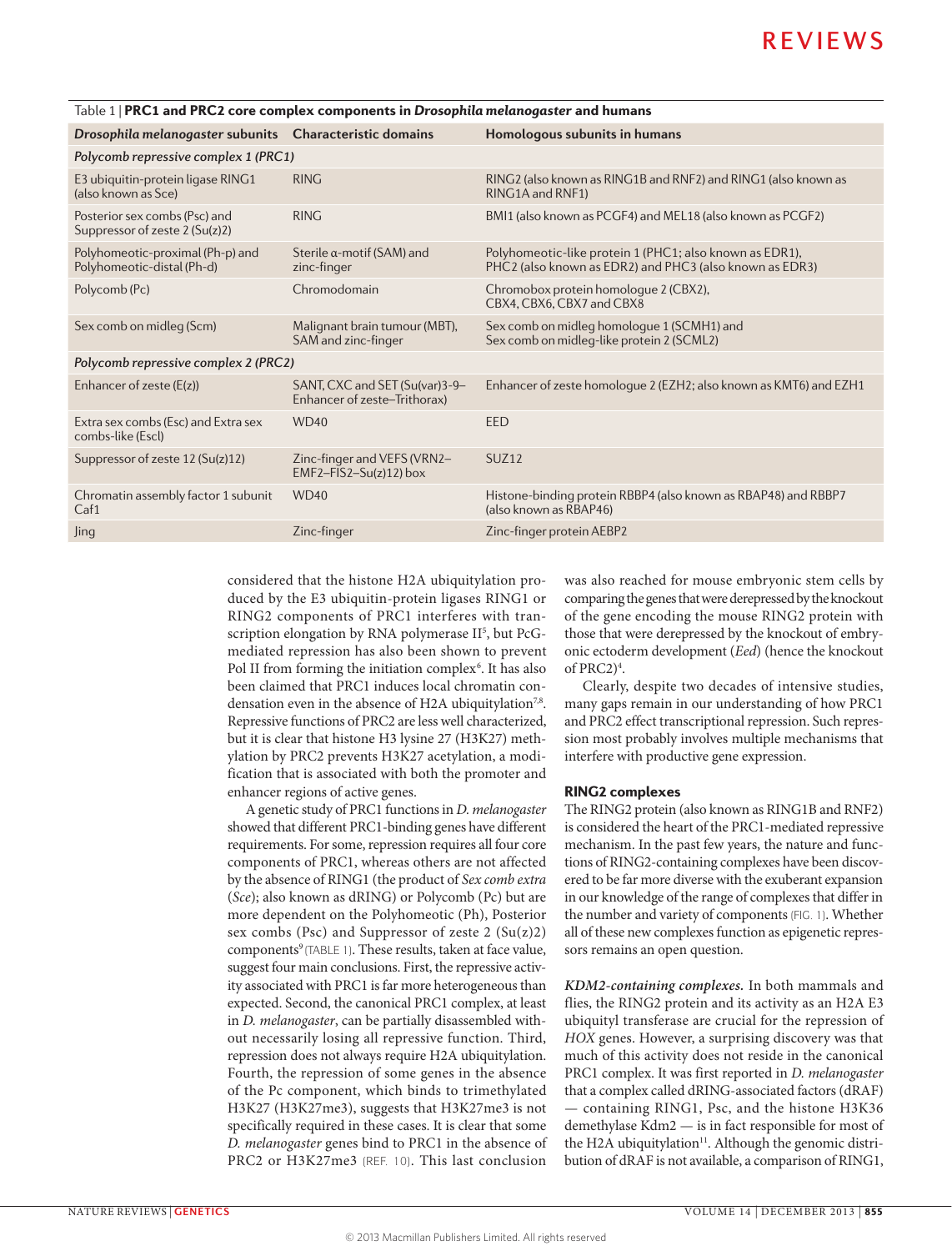

**F**igure 1 | **Mammalian RING2 complexes.** The assignment of different human proteins to complexes is primarily based on a biochemical purification study<sup>15</sup>, but other reports<sup>12,13</sup> were also consulted. The areas of the circles reflect the relative sizes of the primary isoforms of their corresponding proteins as defined in the UniProt database. The subunits present in the canonical Polycomb repressive complex 1 (PRC1) are shown in red; names for variant complexes according to REF. 15 are shown in parentheses. **a** | A representative canonical PRC1 is shown. Some variants of this complex (such as PRC1.2 and PRC1.4) incorporate the related chromobox protein homologue (CBX) proteins and Polyhomeotic-like proteins (PHC), or MEL18 and E3 ubiquitin-protein ligase RING1, instead of BMI1 and RING2; see TABLE 1 for the full list of related proteins. The dashed outline of the Sex comb on midleg homologue 1 (SCMH1) subunit indicates its weak association with the PRC1 core components. **b** | Although the existence of RING2–RYBP (RING1 and YY1-binding protein; shown in blue) or its related RING1–RYBP (not shown) core components is strongly suggested by glycerol centrifugation analyses<sup>15</sup>, it remains to be seen whether this entity exists *in vivo* or whether it is a product of partial dissociation during biochemical purification. For the complexes shown in parts **b**, **c** and **d**, alternative complexes in which the RYBP subunit is substituted by the closely related YY1-associated factor 2 (YAF2) protein have also been purified but are not represented here. **c** | The subunits that are specific to RING2–KDM2B (lysine-specific demethylase 2B) complexes are shown in yellow. Among these subunits, only BCL‑6 co-repressor (BCOR) is known to have a related variant protein BCL‑6 corepressor-like protein 1 (BCORL1). **d** | The subunits that are specific to the RING2–L3MBTL2 (lethal(3)malignant brain tumour-like protein 2) complex are shown in green. Among these subunits, only histone deacetylase 1 (HDAC1) is known to be substituted in some instances by HDAC2. **e** | Both Polycomb group RING finger protein 3 (PCGF3) and PCGF5 can be incorporated into RING2– FBRS (probable fibrosin‑1) and its variant complexes; components that are unique to these complexes are shown in purple. CSNK2A1, casein kinase 2, α1 polypeptide; USP7, ubiquitin carboxy-terminal hydrolase 7; WDR5, WD repeat-containing protein 5.

b **RING2–RYBP core complex** Pc and Psc distributions indicates that few sites bind to both RING1 and Psc but not to Pc, which suggests that dRAF and PRC1 target the same genes.

In mammals, Kdm2 has two homologues, KDM2A and KDM2B. Both of these contain a zinc-finger-CxxC motif that binds to unmethylated CpG islands and removes the dimethylation or trimethylation mark of H3K36 that is widely distributed in mammalian chromatin12–14. Similarly to *D. melanogaster* Kdm2, mammalian KDM2B, but not KDM2A, forms a complex that includes RING2 and a Psc-related protein, Polycomb group RING finger protein 1 (PCGF1). The zincfinger-CxxC motif of KDM2B targets this complex to a subset of unmethylated CpG islands that are bound by PRC1 and PRC2 (REFS 12–14), where it seems to be responsible for most of the H2AK119 ubiquitylation  $(H2AK119ub)$ , at least in embryonic stem cells<sup>13</sup>. In addition, the mammalian analogue of dRAF incorporates either RYBP (RING1 and YY1-binding protein) or its close homologue YY1-associated factor 2 (YAF2) (see below), both of which greatly stimulate the ubiquityl ligase activity of the complex<sup>15</sup>. We may surmise that the *D. melanogaster* dRAF complex also contains the fly RYBP homologue.

*Biological roles of mammalian RING2–KDM2B com‑ plexes.* Complicating the function of the mammalian RING2–KDM2B complex is the fact that a large proportion of KDM2B probably has roles that are independent of RING2 and PCGF1, and binds to thousands of transcriptionally active unmethylated CpG-rich promoters<sup>12-14</sup>. A partial knockdown of KDM2B in mouse embryonic stem cells, in which both KDM2A and KDM2B are expressed<sup>12</sup>, leads to subtle but distinct defects in differentiation<sup>13,14</sup>. Thus, KDM2B-depleted mouse embryonic stem cells can proliferate as well as control cells, but the resulting embryoid bodies are denser and lack central cavities<sup>13</sup>. In addition, the KDM2B-depleted embryonic stem cells fail to differentiate in a monolayer culture<sup>13,14</sup>. These defects resemble those caused by the knockdown of RYBP<sup>16</sup> and are accompanied by both the reduction of H2AK119ub levels and the derepression of some PcG-target genes<sup>12,13</sup>. Collectively, these observations suggest that, in embryonic stem cells, the RING2–KDM2B complex functions together with both PRC1 and PRC2 to repress genes that are important for development and differentiation. Consistent with this, the overexpression of KDM2B inhibits replicative senescence and immortalizes mouse embryonic fibroblasts<sup>17</sup>, in which KDM2B (but not KDM2A), together with canonical PcG complexes, represses cyclin-dependent kinase inhibitor 2A (*Cdkn2a*)18, which encodes two distinct proteins (ARF and INK4A (also known as p16)) that normally block cell cycle progression. Curiously, the histone demethylase activity of KDM2B seems to be dispensable for its function in mouse embryonic stem cells14 but is required for *Cdkn2a* repression in immortalized embryonic fibroblasts<sup>18</sup>, which indicates that the demethylation of H3K36 may be more important for repression in differentiated cells.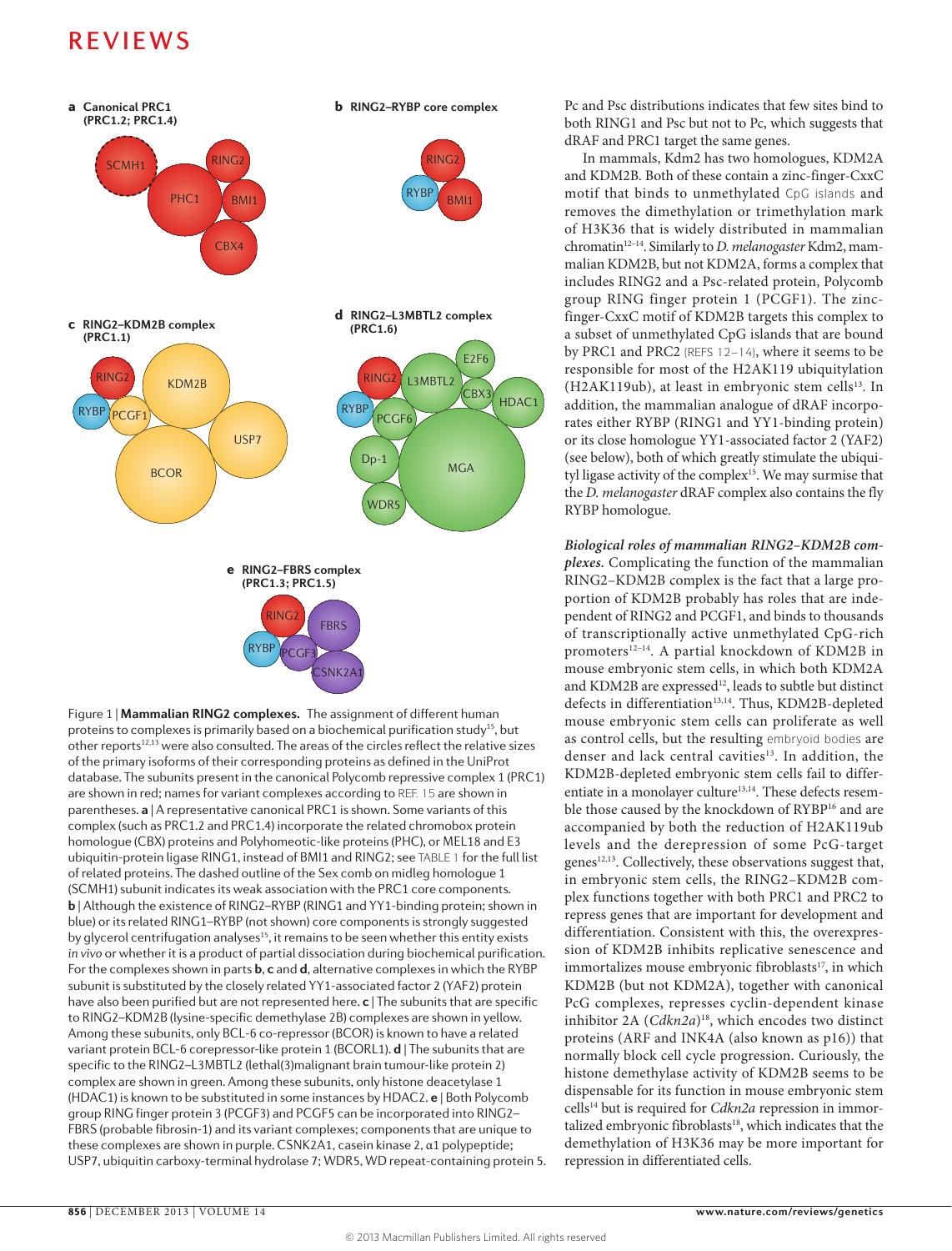#### Box 2 | Possible new molecular roles of variant PRC1 complexes

Polycomb repressive complex 1 (PRC1) and its variant complexes that contain chromobox protein homologue 7 (CBX7) are predominant in embryonic stem cells and are required to maintain pluripotency. In some cases, complexes that contain other CBX variants may have specialized roles that are regulated by an interplay between the post-translational modification of CBX variants and binding to alternative non-coding RNAs (ncRNAs). In cultured cells, the Polycomb group (PcG) protein E3 SUMO-protein ligase CBX4 is methylated by the histone-lysine *N*-methyl transferase SUV39h at lysine 191 (REF. 143). This causes the binding of CBX4 to the ncRNA taurine upregulated 1 (*TUG1*), changes its chromodomain-binding preference from trimethylated histone H3 lysine 9 (H3K9me3) to H3K27me3 and represses its target genes. The demethylation of CBX4 by lysine-specific demethylase 4C (KDM4C) switches its association to a different ncRNA, metastasis-associated lung adenocarcinoma transcript 1 (*MALAT1*; also known as *NEAT2*), and its binding preference to H2A acetylated at K5 or K13, both of which are marks of transcriptional activity. This switch is accompanied by the nuclear relocation of the target genes with their associated CBX4 from the Polycomb foci, which is the location of CBX4 when they are repressed, to interchromatin granules, where transcriptional activity takes place. Furthermore, the unmethylated CBX4 sumoylates the growth regulator E2F1 that binds to growth-promoting genes which are subject to CBX4 regulation, a modification that seems to be necessary for their activation<sup>143</sup>.

#### PRC1‑related complexes and beyond

A spate of recent publications<sup>12-16,19,20</sup> has greatly expanded the range of RING2 complexes (or noncanonical PRC1) discovered in both humans and mice, and has placed the KDM2B complex in the framework of a much broader classification. RING1 (also known as RING1A and RNF1) can replace RING2 in at least some of these complexes but is much less abundant (FIG. 1). At least six alternatives are known for PCGF1, the heterodimeric partner of RING2. In addition to the well-known BMI1 (also known as PCGF4) and MEL18 (also known as PCGF2), PCGF1, PCGF3, PCGF5 and PCGF6 have also been found to associate with RING2. The RING2– PCGF heterodimer is catalytically competent as an E3 ubiquityl transferase and is the scaffold for the assembly of additional components<sup>21-23</sup>. The RING2-BMI1 or RING2–MEL18 dimers can further bind to one of five alternative chromobox protein homologue (CBX) components and to the remaining core subunits of the canonical PRC1 (BOX 1; FIG. 1).

The position occupied by CBX, together with the human homologues of Ph and Sex comb on midleg (Scm) components, can alternatively be occupied by RYBP or its close homologue YAF2 (REF. 15). Unlike CBX proteins, RYBP and YAF2 can form a complex with any RING2–PCGF combination (FIG. 1). RING2 complexes that contain RYBP or YAF2 have no chromodomaincontaining CBX proteins, and their binding to chromatin sites is therefore thought to be independent of histone H3 methylation. The only exception from this rule is the RING2–L3MBTL2 (lethal(3)malignant brain tumourlike protein 2) class of complexes that harbour CBX3 (also known as  $HP1\gamma$ ), the chromodomain of which recognizes both H3K9me2 and H3K9me3.

### *Biological functions of alternative PRC1 and RING2– RYBP complexes in mammals.* The abundance of alternative PRC1 subunits greatly varies between different cell types<sup>24-26</sup>. Thus, CBX7 predominates in mouse

embryonic stem cells, in which it is needed to maintain pluripotency. The level of CBX7 sharply drops upon differentiation, concomitant with an increase in CBX2 and CBX8 (REF. 25). The level of CBX7 is controlled both at the transcriptional level — activated by the pluripotency factor OCT4 — and at the post-transcriptional level by microRNAs of the miR-125 and miR-181 families25. In turn, *Cbx2* and *Cbx8* genes are directly repressed by complexes that contain CBX7, which permits the coordinated switching between these variants. Similarly, BMI1 and MEL18 are, in some cases, exclusively present in different cell types. For example, fetal liver cells require BMI1 but not MEL18 (REF. 27). The dominant presence of one CBX or PCGF subunit in certain kinds of cells would, in principle, explain the lack of genetic redundancy and fit with the crucial role of CBX7 in maintaining pluripotency<sup>24-25</sup>, as well as with both haematological and neurological defects observed in *Bmi1*-mutant mice<sup>28</sup>. It should be noted that, although we know something about the tissue specificity of some of the paralogous components, we currently have little or no information about the tissue-specific roles of alternative PRC1-related complexes, and it is clear that multiple PRC1 variants are generally present in the same cell.

An attractive hypothesis is that the PRC1 variants have intrinsically different biochemical properties that may be used for targeting different subsets of genes and/or for context-dependent repression (BOX 2). Consistent with this hypothesis, the overexpression of different CBX subunits has different effects on the haematopoietic lineage<sup>26</sup>. Thus, the overexpression of CBX7, but not of CBX2, CBX4 and CBX8, induces selfrenewal in multipotent cells but not in more differentiated progenitors. Recent genomic experiments suggest that this is due to the repression of a small set of genes that are specifically regulated by CBX7 in haematopoietic stem and progenitor cells<sup>26</sup>, but further studies are needed to confirm this.

These conclusions are put in a broader perspective when all possible RING2 or RING1 complexes are considered. Genomic profiling in human cells shows that the target genes of CBX-containing and RYBP-containing complexes are partially overlapping, which indicates that, although these alternative complexes may often function in parallel, they have independent recruiting mechanisms<sup>15</sup>. The binding sites of different PCGFs show different degrees of overlap. Thus, BMI1- and MEL18-binding sites are nearly identical and partially overlap with PCGF1-binding sites $12,13$  in mouse embryonic stem cells. However, there is little overlap with PCGF6-binding sites<sup>15</sup>, which is consistent with the idea that RING2–L3MBTL2 and its variant complexes are functionally distinct from other PcG complexes. The L3MBTL2 complexes are frequently found at genes that also bind to the cell cycle factors E2F6 and E2F4, and may co-purify with these proteins<sup>29,30</sup>. When different RING1 or RING2-containing complexes bind to the same gene, it is not known whether the binding of different complexes occurs simultaneously, alternatively, at different stages of the cell cycle, or whether the binding of one complex promotes or interferes with the binding

#### CpG islands

Vertebrate genomic regions of the order of 1kb that are rich in CpG dinucleotides; they often lack 5‑methylcytosine and frequently correspond to promoter regions.

#### Embryoid bodies

Three-dimensional aggregates of pluripotent stem cells.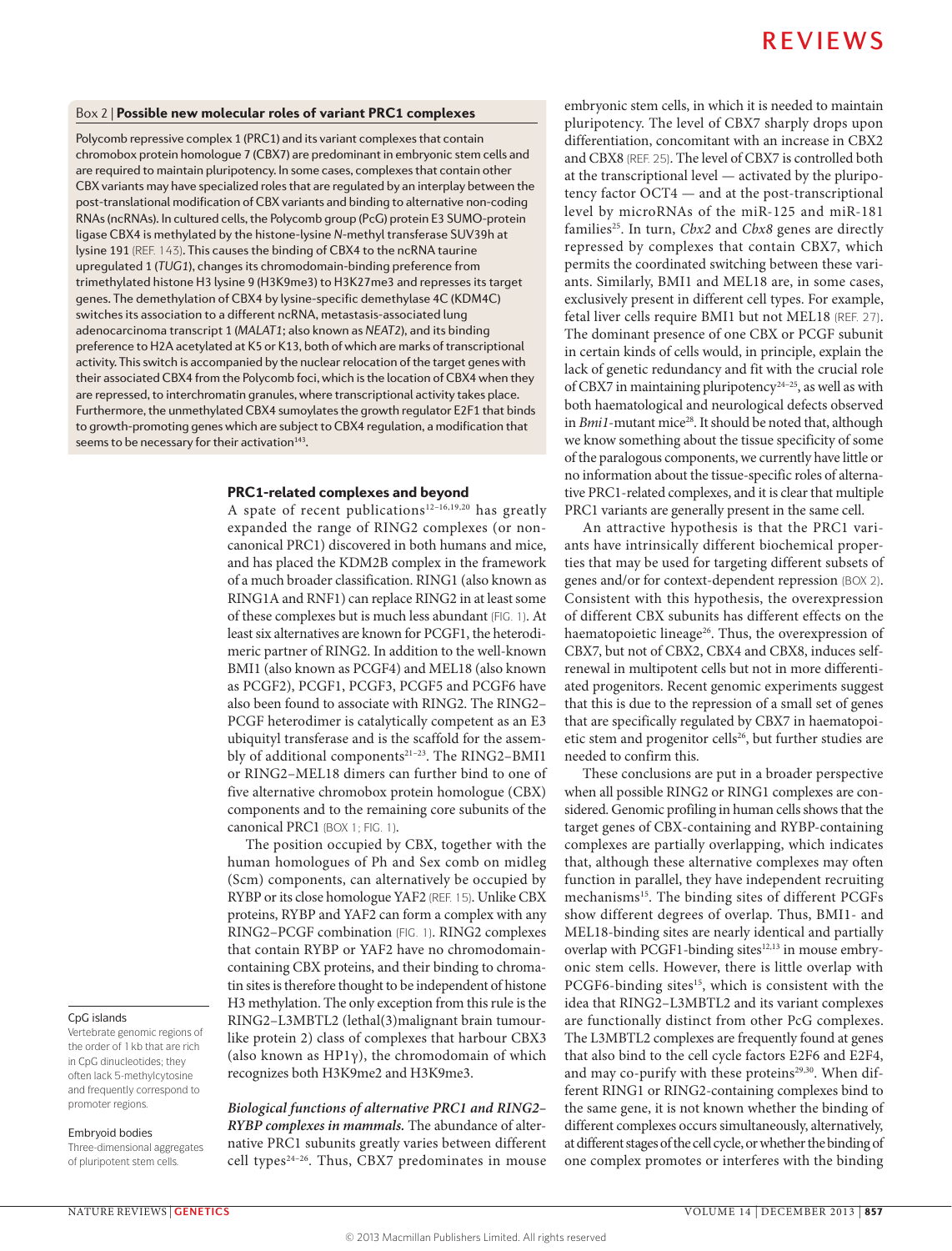

**Nature Reviews** | **Genetics** such that the areas of the circles reflect the relative sizes of the primary isoforms of their Figure 2 | **Alternative enhancer of zeste complexes.** The complexes are depicted corresponding proteins, as defined in the UniProt database. The core Polycomb repressive complex 2 (PRC2), which is stabilized by zinc-finger protein AEBP2, are shown in green. Interchangeable components PHF1 (PHD finger protein 1) and JARID2 (Jumonji, ARID domain-containing protein 2) are shown in orange and blue, respectively. Although multiple laboratories have purified core complexes of PRC2, there remains a possibility that this complex is a result of the partial dissociation of larger complexes during biochemical purification. Recent reports<sup>120,121</sup> indicate that enhancer of zeste homologue 2 (EZH2) can methylate non-histone substrates independently of other PRC2 core subunits. Currently, we do not know whether this is done by EZH2 alone or, more probably, in complex with other proteins (shown in grey) that are yet to be identified. RBBP4, histone-binding protein RBBP4.

of another. Consistent with the variable presence of a CBX component, only a subset of target genes of the RING1 and RING2 complexes contains H3K27me3. By contrast, all variants of RING2 complexes studied are found at sites that are enriched for H2A ubiquitylation, although opinions differ on whether RYBP-containing complexes are more active in ubiquitylation<sup>15,16</sup>. The multiplicity of these parallel binding patterns is perplexing, but it may reflect stages in the process of recruitment or of gene silencing.

#### Variant PRC2 complexes

*D. melanogaster* and mammals both have their own assortment of variants of PRC2 core subunits (FIG. 2; TABLE 1). Their alternative use stems from differential expression of corresponding genes in specific tissues or at specific stages of development. For example, of the two mouse enhancer of zeste  $(E(z))$  paralogues, the expression of enhancer of zeste homologue 2 (*Ezh2; also known as Kmt6*) predominates during early embryonic development and in embryonic stem cells<sup>31</sup>. Consistently, the loss of *Ezh2* causes early embryonic lethality<sup>32</sup>. At later stages of development, however, *Ezh1* is broadly expressed and is fully redundant with *Ezh2* in tissues such as the postnatal skin, in which the relationship between the two was carefully investigated by conditional knockout experiments<sup>33</sup>. Mice that lack *Ezh1* are phenotypically normal and fertile, which indicates that all vital EZH1 functions can be carried out by EZH2. The incorporation of a particular EED isoform results in the methylation of lysine 26 of a histone H1 isoform<sup>34</sup>.

Several additional proteins often associate with the core components of PRC2 in a mutually exclusive manner in both mice and *D. melanogaster* (FIG. 2). Untangling the relative contribution of these extended variant PRC2 complexes to PcG-mediated repression is complicated by the fact that, in addition to mediating extensive trimethylation of H3K27 at PcG-target genes, PRC2 is responsible for pervasive dimethylation of H3K27 throughout the transcriptionally inactive genome. H3K27me2 accounts for nearly 60% of all histone H3 in the genome and is probably accompanied by low levels of diffuse H3K27me3 which, when added up, may well account for much of the total genomic H3K27me3 (REFS 35–37). It is also possible that a basal level of H3K27me2 is a prerequisite for the timely onset of targeted PcGmediated repression, thus connecting the two H3K27 methylation states.

*PRC2–PCL complex function.* A portion of PRC2 core proteins co-purifies with *D. melanogaster* Polycomblike (Pcl) or its mammalian orthologues PHD finger protein 1 (PHF1), PHF19 and MTF2 (REFS 38–44). Pcl is a 'classical' PcG protein, the loss of which results in the derepression of *HOX* genes in flies and enhances the effects caused by the partial loss of Pc<sup>45</sup>. Consistent with its direct role in PcG-mediated repression, Pcl binds to *D. melanogaster* PREs<sup>39,46</sup>, and its mammalian homologues bind to PcG-target genes<sup>42,43,47,48</sup>. The loss of Pcl has little effect on global H3K27me2 levels<sup>39</sup> but, reportedly, causes a major loss of H3K27me3 at PcG-target genes<sup>40,41,47</sup>, which is replaced by H3K27me2 (REF. 39). The incorporation of the mammalian Pcl homologue PHF1 subunit increases the efficiency of H3K27 trimethylation by PRC2 *in vitro*40. In addition, Pcl in flies (or PHF19 in mammals) may have a role in anchoring PRC2 at PcG-target genes<sup>39,43,48</sup>. Both the promotion of trimethylation and the binding of PRC2 depend on the Tudor domain of Pcl<sup>43,48</sup>. Interestingly, two recent studies have shown that, in mammalian homologues of Pcl, the Tudor domains specifically recognize H3K36me2 and H3K36me3 (REFS 42,43,49), which suggests that these proteins help to anchor PRC2 to partially active PcGtarget genes and thereby allow their efficient re-silencing42,43. Curiously, although *D. melanogaster* Pcl has a similar effect on both PRC2 and H3K27 methylation as its mammalian counterparts, the Tudor domain of the fly Pcl has several amino acid differences that result in an atypical, incomplete aromatic cage<sup>50</sup> and therefore does not bind to H3K36 regardless of its methylation state<sup>42,50</sup>. Thus, some property of Pcl other than recognition of H3K36 methylation is likely to be more important for PcG-mediated repression.

*JARID2‑containing PRC2 complexes.* A separate portion of mammalian PRC2 core components associates with Jumonji, ARID domain-containing protein 2 (JARID2; also known as JUMONJI)<sup>51-55</sup>, and a similar complex exists in flies<sup>56</sup>. Unlike *Pcl*, *Jarid2* was not identified as a PcG gene in *D. melanogaster* genetic screens<sup>2,45</sup>. Although several groups have found that JARID2 forms a stable complex with the PRC2 core and promotes the binding of PRC2 to many PcG-target genes<sup>51-55</sup>, its effect on both PRC2 function and gene repression remains controversial. Thus, two studies suggest that the incorporation of JARID2 reduces PRC2 catalytic activity and that the loss of JARID2 leads to higher H3K27me3 levels

#### Paralogues

Genes that are originated by a duplication event within the genome.

#### Orthologues

Genes in different species that are originated from a single gene of the last common ancestor.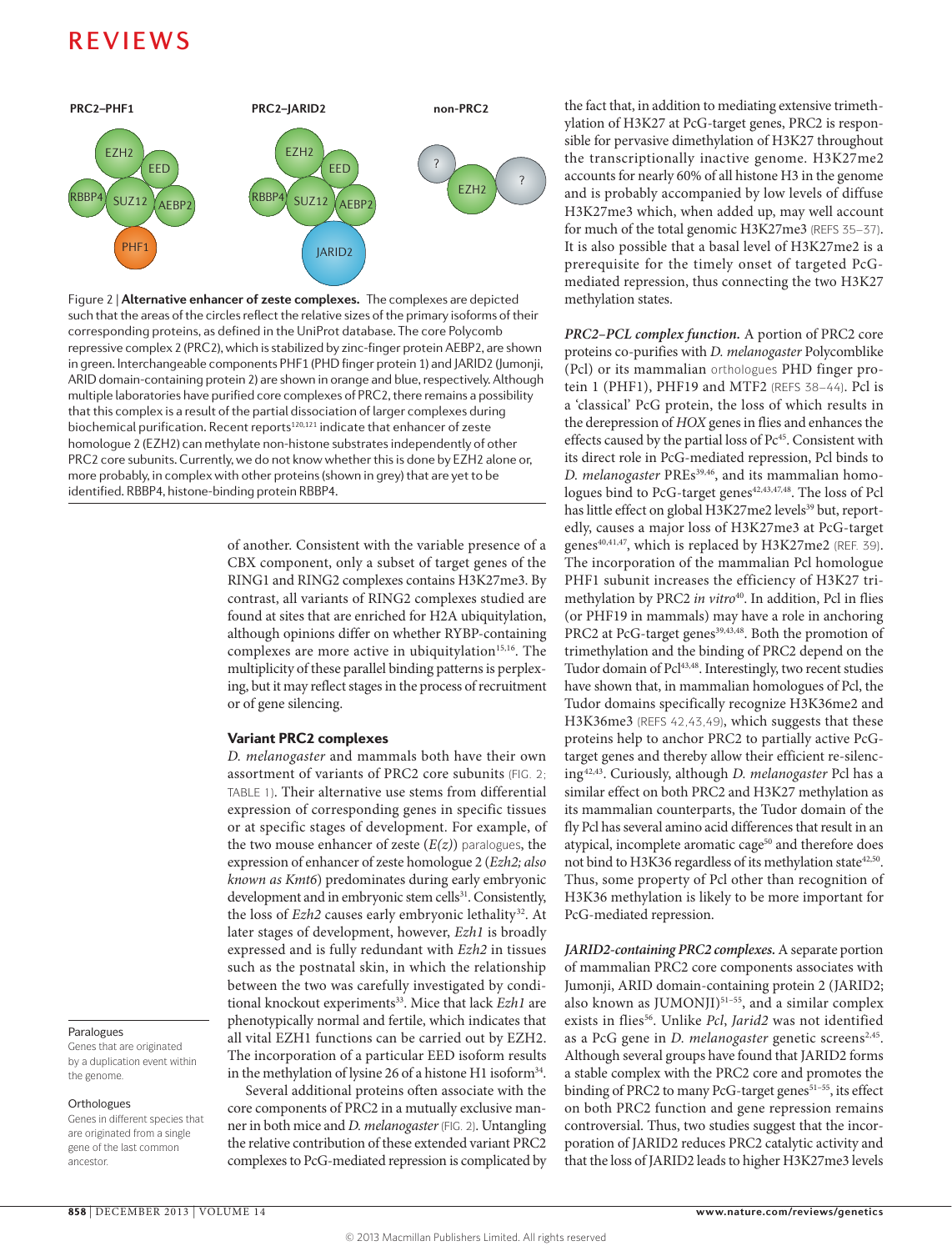at PcG-target genes<sup>51,52</sup>, whereas two other studies report exactly the opposite<sup>53,54</sup>. The JARID2 JmjC domain, which is characteristic of histone demethylases of the JARID family, is probably catalytically inactive owing to crucial amino acid substitutions. Unfortunately, the phenotypes of a clean *Jarid2* deletion mutant have not been described in mice or in flies, but loss-of-function genetrap alleles of murine *Jarid2* (REF. 57) show late embryonic lethality and defects in both neural tube fusion and cardiovascular development<sup>57,58</sup>. These phenotypes are milder than the early embryonic lethality caused by the loss of PRC2 core subunits, which suggests that JARID2 is dispensable for some aspects of PRC2 function.

The role of the PRC2–JARID2 complex is not restricted to PcG-target genes. A recent study<sup>59</sup> shows that the murine PRC2–JARID2 complex methylates cardiac transcription factor GATA4 at lysine 299, which prevents its acetylation at the same position by the acetyltransferase p300 and impairs the ability of GATA4 to recruit p300 to its target genes. Importantly, PRC2-dependent repression of the GATA4-target gene *Myh6* (myosin heavy chain 6, cardiac muscle-α) is not accompanied by PRC2 binding or H3K27 trimethylation, which indicates that GATA4 is methylated outside a chromatin context. This and other evidence supports the existence of a free pool of PRC2–JARID2 complexes that may also have a role in the pervasive H3K27 dimethylation of the genome or even contribute to the cytoplasmic PRC2 fraction that is reported to play a part in signal transduction<sup>60</sup>.

A different type of larger PRC2-related complexes were reported to contain NAD-dependent histone deacetylase Sir2 and the histone deacetylase sirtuin 1 (SIRT1) in *D. melanogaster* larvae and in human cancer cells, respectively<sup>61,62</sup>. Their role in PRC2 biology awaits investigation.

#### Targeting PcG-mediated repression

*PREs in* **D. melanogaster***.* A crucial question for PcG mechanisms is how they are recruited to specific genes, as the selection of target genes ultimately determines the function of the particular PcG complex. Here, the outlook has also been changing. Functional studies in *D. melanogaster* had shown that PREs, specific DNA elements that are a few hundred base pairs long<sup>63,64</sup>, were responsible for the recruitment of PcG complexes<sup>3,65,66</sup>. PREs can be tens of kilobases upstream or downstream of the target promoter, within introns or, in many cases, close to the transcription start site<sup>67</sup>. PREs are frequently enriched in consensus binding motifs for Pleiohomeotic (Pho), Trithorax-like (Trl; also known as GAF), Dorsal switch protein 1 (Dsp1) and other DNA-binding factors64,68,69 that may cooperate in the recruitment of PRC1 and PRC2 (FIG. 3a). However, no single DNA-binding protein so far identified is capable of recruiting PcG complexes to PREs.

Genetics data, as well as genomic binding and gene expression data, concur that PRC1 and PRC2 generally function together to produce the repressed state at target genes. This is widely taken to imply that PRC2 is recruited first and methylates H3K27, and that PRC1

then follows by affinity for the H3K27me3 mark. However, it is clear that, in *D. melanogaster*, the regions methylated by PRC2 are broad domains, whereas the binding of PRC1 is much more localized at PRE sites<sup>10,66</sup>. Nevertheless, the effective interaction of PRC1 with promoter regions is likely to require H3K27me3 to mediate looping, particularly if the PRE is distant from the promoter. To what extent H3K27me3 helps to recruit PRC1 (and its variant complexes) in mammals is less clear, but not all H3K27me3 domains are also binding sites for PRC1 (REF. 4), and mutation of the CBX chromodomain is reported to have little effect on CBX distribution<sup>70</sup>.

*Recruitment to unmethyated CpG-rich DNA sequences.* Most mammalian PcG-target genes bind to PcG complexes in close proximity to the transcription start site but over a broad region that does not suggest the presence of a specific recruiting sequence. Attempts to identify a mammalian PRE-like (PRE-L) element have mostly failed apart from two notable exceptions. A sequence element PRE-kr in the mouse *Kreisler* gene (also known as *Mafb*) recruits PRC1 well and PRC2 poorly<sup>71</sup>. A fragment from the human homeobox D (HOXD) cluster recruits PRC1 and PRC2 components and represses a reporter gene<sup>72</sup>. In a different approach, the analysis of bivalent domains (that is, domains containing both H3K27me3 and H3K4me3) in embryonic stem cells suggested that the domains that bind to both PRC1 and PRC2 corresponded well with CpG islands that lack both 5-methylcytosine and activator-binding sites<sup>73</sup>. Tests showed that GC-rich elements, even those derived from bacterial genomes, could indeed recruit PRC2 but not PRC1, the binding of which was identified by the presence of RING2 (REF. 74). Comparison across species and in either the presence or the absence of DNA methylation supports the idea that clusters of unmethylated CpGs that are unaccompanied by active transcription can recruit PcG complexes<sup>75</sup>.

Certain proteins that contain a zinc-finger-CxxC DNA-binding domain bind preferentially to unmethylated CpG islands<sup>76</sup>. One such protein is CXXC finger protein 1 (CXXC1; also known as CFP1) — a component of the SET1 H3K4 methyltransferase complex — which accounts for the presence of H3K4me3 at CpG islands in embryonic stem cells. Two other CpG-binding proteins are the H3K36 demethylases KDM2A and KDM2B (REFS12,13,77). As discussed above, KDM2B was found to be a component of a variant RING2 or RING1 complex and helps to recruit the complex to a subset of CpG islands (FIG. 3b). It remains unclear how to account for the binding to CpG islands of PRC2 or of other PRC1 variants in the observed distribution of PcG-mediated repression. JARID2 might help to recruit PRC2. A low initial level of binding to CpG islands could provide the opportunity for PcG complexes to colonize a large class of target genes and, when conditions are suitable, to establish a bivalent state or even a repressed state<sup>12</sup>.

Certain mammalian DNA-binding transcriptional regulators have been reported to recruit PRC complexes to their binding sites. In mice, PRC1 and PRC2 colocalize with subsets of sites that bind to the neuronal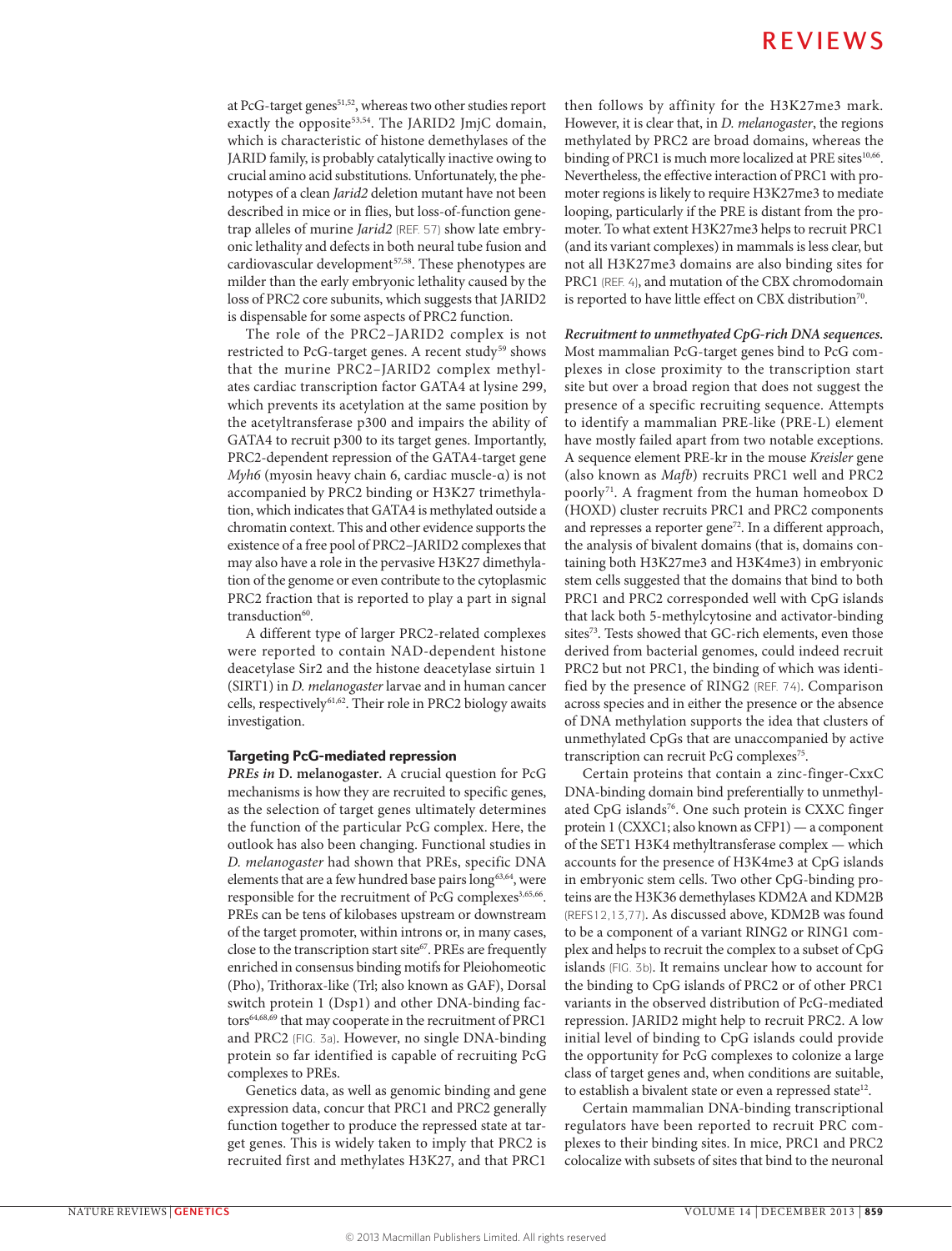

**Nature Reviews** | **Genetics** (PhoRC) and Polycomb repressive deubiquitinase complex (PR‑DUB), which contribute to stabilizing the binding of Figure 3 | **Targeting of Polycomb group complexes. a** | In *Drosophila melanogaster*, Polycomb response elements (PREs) mediate the recruitment of all known Polycomb group (PcG) complexes, including Pho repressive complex Polycomb repressive complex 1 (PRC1) and PRC2. Although, with the exception of PhoRC, the precise DNA-binding determinants are not known, several are thought to contribute cooperatively. Note that PREs also recruit Trithorax (Trx), a histone methyltransferase that counteracts PcG-mediated repression, and such recruitment turns PREs into switchable memory elements. Shapes and colours of the complexes are coordinated to identify corresponding mammalian and fly homologues. **b** | The mammalian recruitment platform is probably modular. Experimental evidence indicates that the existence of PRE-like modules (PRE-L) is sufficient for the recruitment of PRC1 and that CpG-rich modules can recruit PRC2 and E3 ubiquitin-protein ligase RING1–lysine-specific demethylase 2B (KDM2B) complexes. In addition, non-coding RNAs (ncRNAs) may help to recruit PRC1 and PRC2, but it is not known how ncRNAs target specific chromatin regions. We envision that various combinations of the two modules and/or ncRNAs are used at different target genes and that appropriate interactions turn the weak recruitment of any individual component into a robust targeting mechanism. Whether mixed-lineage leukaemia 1 (MLL1) and MLL2, the mammalian counterparts of Trx, are also concomitantly recruited is unknown.

inhibitor REST or to repressors of the SNAIL family and depend on these factors to repress the genes that are associated with those sites<sup>78,79</sup>.

*Recruitment by non-coding RNA.* An alternative, and apparently entirely independent, recruitment mechanism makes use of RNA molecules either as a scaffold to assemble complexes or as a targeting device. In several cases, compelling evidence has shown that noncoding RNAs (ncRNAs) bind to PcG complexes and that these RNAs are important for PcG-mediated regulation of some targets (FIG. 3b). The ncRNA HOX transcript antisense RNA (*HOTAIR*) from the human HOXC gene cluster binds to PRC2, as well as to the Co-REST complex that contains the H3K4 demethylase KDM1A (also known as LSD1), and recruits them both in *cis* to HOXC genes and in *trans* to HOXD genes<sup>80,81</sup>. When overexpressed, *HOTAIR* also recruits PRC2 to many other genomic sites, which are often developmentally regulated genes, but the basis for such targeting is unclear<sup>82</sup>. However, in mice, deletion of the *Hotair* gene has no effect on PcG complex binding or on transcriptional regulation, which indicates a divergent or redundant function<sup>83</sup>. The ncRNA-based recruitment of PRC2 is essential at various stages in the establishment of mammalian X chromosome inactivation. A sequence contained in three overlapping transcripts — *RepA*, inactive X-specific transcripts (*Xist*) and X (inactive)-specific transcript, opposite strand (*Tsix*) — at the X inactivation centre binds to PRC2 and initiates the process that eventually spreads its binding in *cis*, together with PRC1, over large parts of the inactive X chromosome<sup>84</sup>. The ncRNA *ANRIL* from the human *CDKN2A–CDKN2B* (which encodes INK4B (also known as p15)) locus binds to a PRC1-related complex that contains CBX7 and, together with H3K27me3, recruits the complex to the locus to promote cell cycle progression<sup>85</sup>.

The molecular details of the interactions of ncRNAs with either PRC1 or PRC2 are still unclear, but it is likely that they differ in different situations. The allele-specific recruitment, such as that involved in X inactivation or imprinted gene silencing, seems to be easier to understand if the PcG complexes bind to nascent ncRNA<sup>86</sup>. Less clear is the action in *trans*. In some cases, ncRNAs may recruit PcG complexes to homologous sequences; in other cases, ncRNAs may have a scaffolding function that brings together multiple chromatin regulators, but it is not known whether base pairing has a role in targeting. How pervasive the involvement of ncRNAs might be is currenly unclear. Genome-wide screens for RNAs that bind to PcG complexes have been reported to yield thousands of RNA species<sup>87,88</sup>. It has also been claimed that, in mouse and human embryonic stem cells, short RNAs produced from the 5ʹ region of PcG-repressed genes bind to PRC2 and retain it to those genes, thus contributing to repression<sup>89</sup>. At this stage, it is probably unwise to assume that all RNA molecules that seem to associate with PcG complexes are in fact functionally involved in repression, but some of them clearly play a part.

*Unrecruited activities.* The most abundant product of PRC2 activity is not the H3K27me3 mark that is associated with PcG-mediated repression but H3K27me2, which is broadly distributed and accounts for 50–60%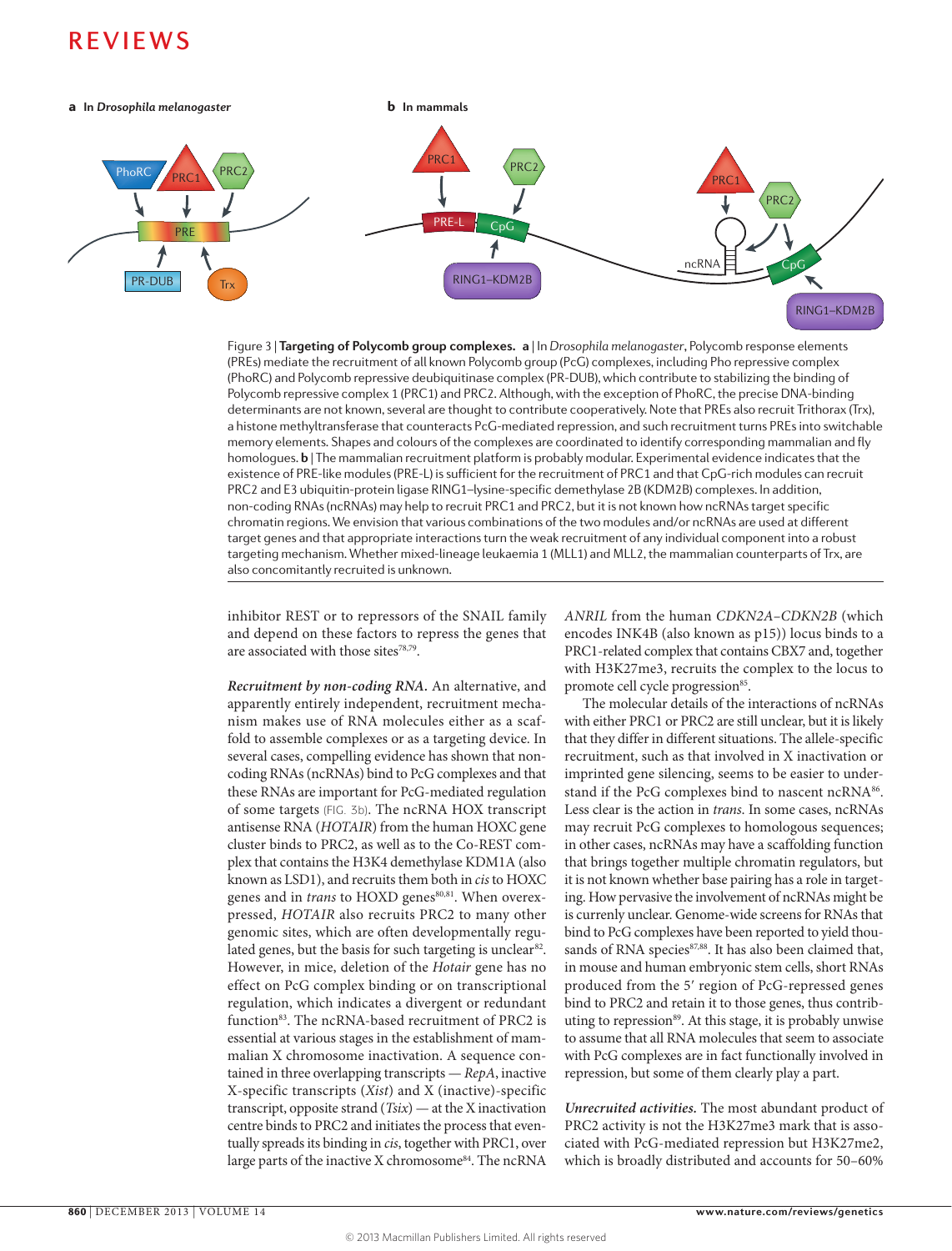of total nuclear histone H3 (REF. 35). The dimethylated state of H3K27 is ubiquitous and is depleted only at sites that contain H3K27me3 and at sites of transcriptional activity. The global dimethylation state must be attributed to a 'hit-and-run' activity of PRC2. It is accompanied by a low but measurable amount of trimethylation, the deposition of which is a much slower process. The role of this widespread methylation is debatable, but it is most likely to be important for the establishment of H3K27me3 domains and of other repressed chromatin domains<sup>90</sup>. Similarly, there are indications that a low global level of H2A ubiquitylation that is dependent on RING-containing complexes is also detectable. These low-level distributions might have little effect on their own, but they might be important as 'seeds' for the establishment of more targeted repressive activities if we imagine PcG-mediated repression to occur opportunistically as suggested for CpG islands<sup>12</sup>.

### Regulation of PcG complexes

Much evidence suggests that the activity of PcG complexes is modulated at various levels. Several remarkable features of the core components of PRC2 allow its activity to be modulated by inputs from surrounding chromatin. Briefly, the presence of H3K4me3, H3K36me2 or H3K36me3 decreases the catalytic activity of PRC2 (REFS 91–93), whereas high nucleosome density and the presence of H3K27me2 or H3K27me3 stimulate its catalytic activity<sup>94,95</sup>, thus favouring the maintenance of the methylated state. PRC1 and its variant complexes also seem to be regulated. For example, the human CBX4 protein has been reported to function as an E3 SUMO transferase96,97. PRC1 components themselves are sumoylated through an interaction that is mediated by sterile α-motif (SAM) domains<sup>98</sup>, and the sumoylation of CBX4 seems to be important for its recruitment to target genes or for the stabilization of the repressive complexes<sup>99</sup>. Sumoylation of human BMI1 by CBX4 has also been found to be involved in the recruitment of PRC1 to sites of DNA damage<sup>100</sup>. Phosphorylation of various PRC1 components has been reported, but its functions in modulating PRC1 activities are poorly understood. Phosphorylation of human BMI1 by MAP kinaseactivated protein kinase 3 results in the dissociation of BMI1 from its binding sites $101$ , whereas phosphorylation of MEL18 does not preclude its binding to chromatin and, in fact, increases the ability of RING2–MEL18 complexes to ubiquitylate nucleosomal H2A102.

### PcG complexes and disease

PcG mechanisms modulate the expression of most genes that control differentiation, specify cell lineages in development and regulate morphogenesis. The loss of basic Polycomb functions results in early embryonic lethality<sup>1,2,32,103,104</sup>. Mutations in PcG proteins may alter the response of a PcG-target gene and result in disease. The two examples discussed below are remarkable because they illustrate both interesting functional properties of PRC2 (and its variant complexes) and the still puzzling fact that both hyperactivity and loss of activity of PRC2 can produce oncogenic disease.

Altered levels of PcG proteins have been linked to cancer. The best known example is BMI1 and its role in promoting B cell lymphomas<sup>105</sup>. The overexpression of BMI1 and a few other components of PRC1 was also found in other types of haematological neoplasms (reviewed in REFS 106,107), as well as in medulloblastoma<sup>108</sup> and non-small-cell lung cancer<sup>109</sup>. The oncogenic function of BMI1 and other PRC1 components has mainly been attributed to their repression of the *CDKN2A* locus (FIG. 4a), which, when expressed, restricts cell proliferation, but the inappropriate repression of other tumour suppressor genes may also be involved<sup>110,111</sup>.

The overexpression of EZH2 and SUZ12 has been linked to haematological and other malignancies (reviewed in REF. 112). In addition, certain recurring mutations in the catalytic domain of EZH2 were found in some types of B cell lymphomas. These mutations alter the substrate preference and/or processivity, which leads to increased levels of total H3K27me3 in the nucleus<sup>113,114</sup>. A specific small-molecule inhibitor of PRC2 catalytic activity arrests proliferation of these cancer cells, which shows the causal role of the mutations and provides hope that, one day, such inhibitors may be used as a treatment for patients with 'activating' mutations in EZH2 (REFS 115,116).

Although the implication of PRC1 components in cancer is associated with their overexpression, surprisingly, the deletion of *Ezh2* in mice was found to cause high frequency of spontaneous γδT cell acute lymphoblastic leukaemia<sup>117</sup>. Added to this, two recent studies have shown that missense Lys27Met mutations in genes that encode the human histones H3.3 and H3.1 inhibit the genome-wide histone methyltransferase activity of PRC2 and occur frequently in paediatric brain cancers of diffuse intrinsic pontine glioma type<sup>118,119</sup>.

The apparent tumour suppressor role of PRC2 components but not of PRC1 components is unusual and indicates that functions of EZH2 and PRC2 outside the canonical PcG mechanism may be involved. Supporting this notion are the two recent studies of the role of EZH2 in castration-resistant prostate cancer and breast cancer cells. In one study<sup>120</sup>, castrationresistant prostate cancer cells overexpressed EZH2, which was hyperphosphorylated at serine 21, probably owing to increased levels of activated AKT kinase. Phosphorylated EZH2 associates with the androgen receptor, binds to its target genes and stimulates its transcriptional activity. Strikingly, this is not accompanied by the binding of other PRC2 core subunits or by increased H3K27me3 levels, but it does require the methyltransferase activity of EZH2, which directly or indirectly causes methylation of the androgen receptor. Taken together, these observations indicate that the phosphorylation of EZH2 can switch its function from a PcG repressor to a transcriptional co-activator through a PRC2-independent methylation of a nonhistone protein (FIG. 4b). In a second study<sup>121</sup>, EZH2 monomethylated nuclear receptor RORα at lysine 38 independently of other PRC2 subunits. Methylated RORα is specifically recognized by DCAF1 (DDB1 and CUL4-associated factor 1), which targets it for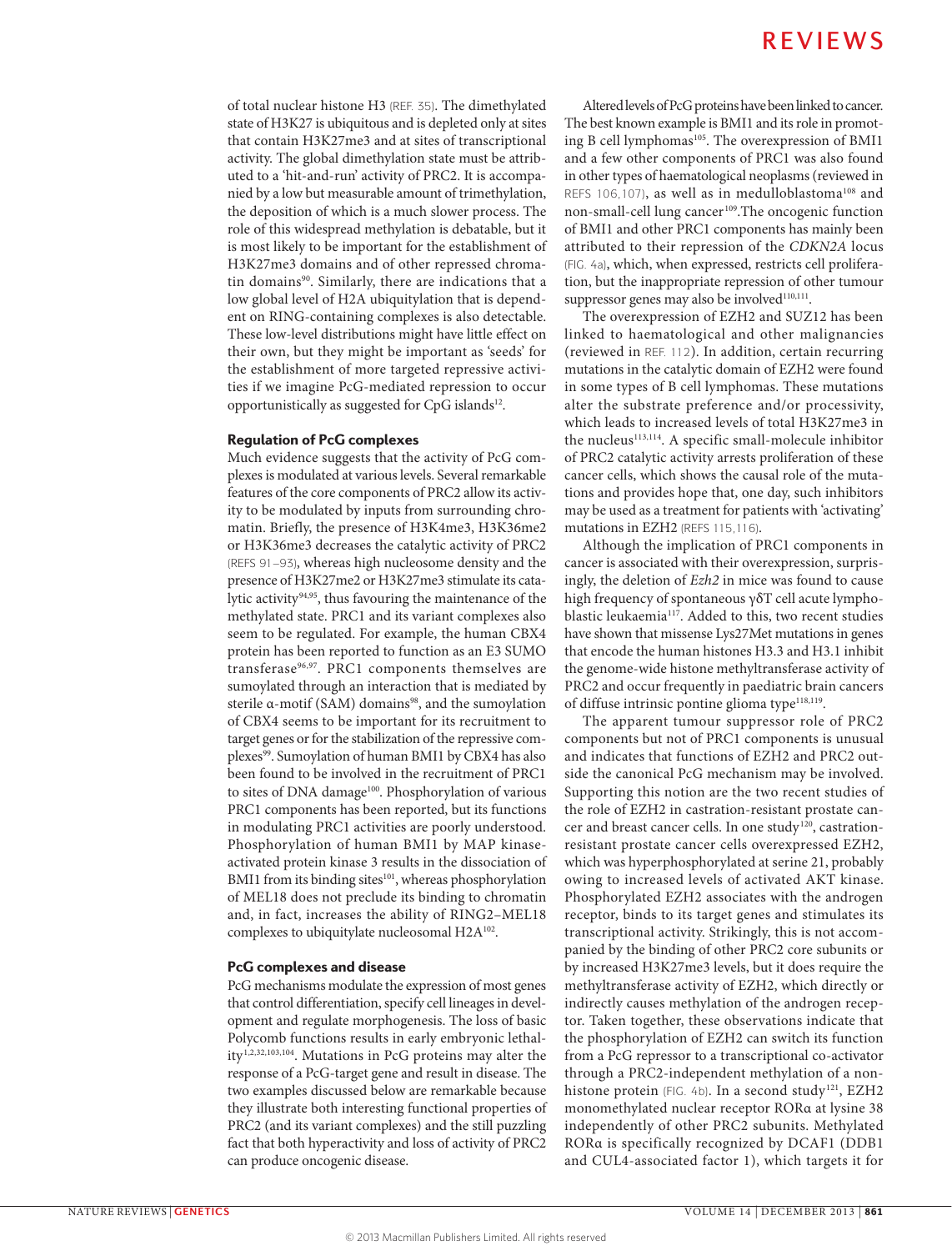

and MYC cooperate in driving the proliferation of blood cancer cells. High levels of MYC Figure 4 | **The roles of Polycomb group proteins in cancer. a** | Overexpressed BMI1 increase cell proliferation, but they also activate the expression of ARF and INK4A (alternatively spliced isoforms encoded by the cyclin-dependent kinase inhibitor 2A (*CDKN2A*) locus), both of which trigger cellular senescence and counteract proliferation. When BMI1 is overexpressed together with MYC, it drives the recruitment of both Polycomb repressive complex 1 (PRC1; red circles) and PRC2 (green circles) to the *CDKN2A* locus, which leads to the repression of these genes and, consequently, to uncontrolled cell proliferation<sup>106</sup>. The genes encoding INK4B (also known as p15; encoded by *CDKN2B*), ARF and INK4A are contained in a short ~35kb-stretch of the human genome. Whereas *CDKN2B* has a physically distinct open reading frame, ARF and INK4A have different promoters but share the last two exons (black rectangles). Although the last two exons are common to both ARF and INK4A, the proteins are encoded by alternative open reading frames and bear no similarity. There is no evidence of interplay between MYC and Polycomb group (PcG) proteins in the regulation of *CDKN2B*, but all three genes of the *CDKN2B*–*CDKN2A* locus are targeted by PcG proteins in some cells. The non-coding RNA *ANRIL* (also known as CDKN2B antisense RNA 1; wavy arrow) is involved in the targeting of PcG proteins to *CDKN2B*. **b** | In castration-resistant prostate cancer cells, high levels of enhancer of zeste homologue 2 (EZH2) and activated AKT kinase (p-AKT) lead to the phosphorylation (P) of a proportion of EZH2 at serine 21 (white hexagon)118. Unphosphorylated EZH2 is incorporated into PRC2 (and its variant complexes) and participates in the repression of PcG-target genes, whereas phosphorylated EZH2 binds to androgen receptor, which leads to androgen receptor methylation (me) and the stimulation of transcriptional activity of androgen receptor-target genes. Dashed arrows indicate the enzymatic actions of p-AKT and EZH2. AEBP2, zinc-finger protein AEBP2; RBBP4, histone-binding protein RBBP4.

degradation. In breast cancer cells, the levels of EZH2 and RORα are inversely correlated, and either the overexpression of RORα or the knockdown of DCAF1 reduces proliferation of MCF7 cells. These reports suggest that the well-known correlation between EZH2 overexpression and tumour aggressiveness is partly due to methylation-dependent degradation of tumour suppressor proteins such as  $RORa^{121}$ . To conclude, the emerging evidence indicates that high levels of EZH2 can methylate proteins other than histones independently of other PRC2 components. It remains to be seen whether PRC2-independent E(Z) activity also has a role in untransformed cells and whether this requires the cellular E(Z) pool to exceed the levels of other PRC2 components.

#### **Conclusions**

Recent advances in the biochemical characterization of mammalian RING2, RING1 and E(Z) complexes, and in the genome-wide mapping of the binding sites of these complexes have revealed an unexpected diversity. Some of these complexes are clearly involved in PcG-mediated repression, whereas the function of others remains to be determined. The biochemical studies should now be followed by in-depth genetic and genomic experiments to probe the functional roles of each of the RING2, RING1 and E(Z) complexes, to investigate the poorly understood importance of the numerous variants, as well as to understand how their functions differ or complement one another and their differential role in different tissues or processes. In this case, the *D. melanogaster* model is likely to be a useful starting point owing to the lower redundancy of the PcG protein family, the smaller genome size and the availability of genetic tools.

Important questions to be tackled concern the functional role of the H2AK119ub mark and how it contributes to transcriptional repression. We need to learn more about the role of the pervasive H3K27 dimethylation of the transcriptionally inactive genome. Equally exciting is the idea of non-histone substrates that E(Z) homologues may methylate independently of other PRC2 core subunits. Several reports have suggested that certain forms of PcG proteins have a surprising role in activating transcription. Finally, but no less importantly, we need to understand the timing of the alternative RING2 and RING1 or PRC2 complexes at a given gene during the cell cycle and their relationships. We might then finally be in a position to chart a dynamic picture of PcG-mediated regulation, in which the turnover of both PcG complexes and histone marks yield epigenetically stable transcriptional repression, and to relate this picture to the roles of some PcG members beyond their classical repressive function.

- 1. Jürgens, G. A group of genes controlling the spatial expression of the bithorax complex in *Drosophila*. *Nature* **316**, 153–155 (1985).
- 2. [Gaytán](http://www.ncbi.nlm.nih.gov/pubmed?term=Gayt%C3%A1n de Ayala Alonso A%5BAuthor%5D&cauthor=true&cauthor_uid=17717194) de Ayala Alonso, A. *et al.* Genetic screen identifies novel Polycomb group genes in *Drosophila*. *Genetics* **176**, 2099–2108 (2007).
- 3. Poux, S., Kostic, C. & Pirrotta, V. Hunchback-independent silencing of late Ubx enhancers by a Polycomb group response element. *EMBO J.* **15**, 4713–4722 (1996).
- Leeb, M. et al. Polycomb complexes act redundantly to repress genomic repeats and genes. *Genes Dev.* **24**, 265–276 (2010).
- 5. Zhou, W. *et al.* Histone H2A monoubiquitination represses transcription by inhibiting RNA polymerase II transcriptional elongation. *Mol. Cell* **29**, 69–80 (2008).
- 6. Dellino, G. I. *et al.* Polycomb silencing blocks transcription initiation. *Mol. Cell* **13**, 887–893 (2004).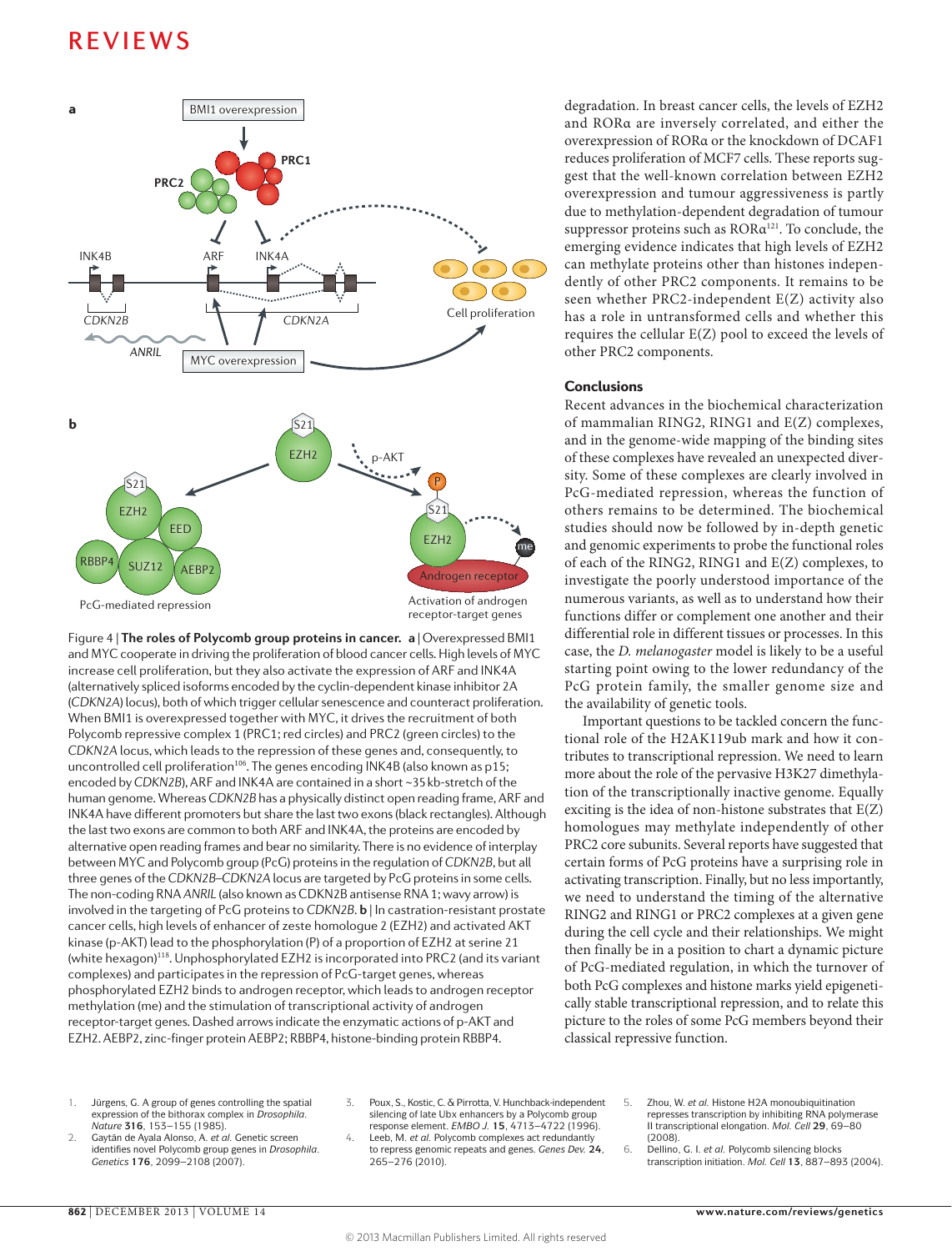- 7. Grau, D. J. *et al.* Compaction of chromatin by diverse Polycomb group proteins requires localized regions of high charge. *Genes Dev.* **25**, 2210–2221 (2011).
- 8. Eskeland, R. *et al.* Ring1B compacts chromatin structure and represses gene expression independent of histone ubiquitination. *Mol. Cell* **38**, 452–464 (2010).
- 9. Gutiérrez, L. *et al.* The role of the histone H2A ubiquitinase Sce in Polycomb repression. *Development* **139**, 117–127 (2012).
- 10. Schwartz, Y. B. *et al.* Genome-wide analysis of Polycomb targets in *Drosophila melanogaster*. *Nature Genet.* **38**, 700–705 (2006).
- 11. Lagarou, A. *et al.* dKDM2 couples histone H2A ubiquitylation to histone H3 demethylation during Polycomb group silencing. *Genes Dev.* **22**, 2799–2810 (2008). **This study gives the first evidence of alternative**

#### **protein complexes that contain core PRC1 components.**

- 12. Farcas, A. M. *et al.* KDM2B links the Polycomb repressive complex 1 (PRC1) to recognition of CpG islands. *eLife Sciences* **1**, e00205 (2012).
- 13. Wu, X., Johansen, J. V. & Helin, K. Fbxl10/Kdm2b recruits Polycomb repressive complex 1 to CpG islands and regulates H2A ubiquitylation. *Mol. Cell.* **49**, 1134–1146 (2013).
- 14. He, J. *et al.* Kdm2b maintains murine embryonic stem cell status by recruiting PRC1 complex to CpG islands of developmental genes. *Nature Cell Biol.* **15**, 373–384 (2013). **References 12–14 shows that the zinc-finger-CxxC DNA-binding domain of KDM2B recruits a variant RING2 or RING1 complex to unmethylated CpG,**

**thereby contributing to PcG-mediated repression in mouse embryonic stem cells.** 15. Gao, Z. *et al.* PCGF homologs, CBX proteins, and RYBP define functionally distinct PRC1 family complexes. *Mol. Cell* **45**, 344–356 (2012).

**This key paper provides a comprehensive description of variant RING1 and RING2 protein complexes.**

- 16. Tavares, L. *et al.* RYBP–PRC1 complexes mediate H2A ubiquitylation at Polycomb target sites independently of PRC2 and H3K27me3. *Cell* **148**, 664–678 (2012).
- 17. Pfau, R. *et al.* Members of a family of JmjC domaincontaining oncoproteins immortalize embryonic fibroblasts via a JmjC domain-dependent process. *Proc. Natl Acad. Sci. USA* **105**, 1907–1912 (2008).
- 18. Tzatsos, A., Pfau, R., Kampranis, S. C. & Tsichlis, P. N. Ndy1/KDM2B immortalizes mouse embryonic fibroblasts by repressing the *Ink4a/Arf* locus. *Proc. Natl Acad. Sci. USA* **106**, 2641–2646 (2009).
- 19. Wang, R. *et al.* Polycomb group targeting through different binding partners of RING1B C-terminal domain. *Structure* **18**, 966–975 (2010).
- 20. Vandamme, J., Völkel, P., Rosnoblet, C., Le Faou, P. & Angrand, P.-O. Interaction proteomics analysis of Polycomb proteins defines distinct PRC1 complexes in mammalian cells. *Mol. Cell. Proteomics* **10**, M110.002642 (2011).
- 21. Cao, R., Tsukada, Y.-I. & Zhang, Y. Role of Bmi-1 and Ring1A in H2A ubiquitylation and Hox gene silencing. *Mol. Cell* **20**, 845–854 (2005).
- 22. Wei, J., Zhai, L., Xu, J. & Wang, H. Role of Bmi1 in H2A ubiquitylation and hox gene silencing. *J. Biol. Chem.* **281**, 22537–22544 (2006).
- 23. Wu, X. *et al.* Cooperation between EZH2, NSPc1-mediated histone H2A ubiquitination and Dnmt1 in HOX gene silencing. *Nucleic Acids Res.* **36**, 3590–3599 (2008).
- 24. Morey, L. *et al.* Nonoverlapping functions of the Polycomb group Cbx family of proteins in embryonic stem cells. *Cell Stem Cell.* **10**, 47–62 (2012).
- 25. O'Loghlen, A. *et al.* MicroRNA regulation of Cbx7 mediates a switch of Polycomb orthologs during ESC differentiation. *Cell Stem Cell.* 2012 **10**, 33–46 (2012).
- 26. Klauke, K. *et al.* Polycomb Cbx family members mediate the balance between haematopoietic stem cell self-renewal and differentiation. *Nature Cell Biol.*  **15**, 353–362 (2013).
- Iwama, A. *et al.* Enhanced self-renewal of hematopoietic stem cells mediated by the Polycomb gene product Bmi-1. *Immunity.* **21**, 843–851 (2004).
- 28. van der Lugt, N. M. *et al.* Posterior transformation, neurological abnormalities, and severe hematopoietic defects in mice with a targeted deletion of the bmi-1 proto-oncogene. *Genes Dev.* **8**, 757–769 (1994).
- 29. Trojer, P. *et al.* L3MBTL2 protein acts in concert with PcG protein-mediated monoubiquitination of H2A to establish a repressive chromatin structure. *Mol. Cell*  **42**, 438–450 (2011).
- 30. Ogawa, H., Ishiguro, K., Gaubatz, S., Livingston, D. M. & Nakatani, Y. A complex with chromatin modifiers that occupies E2F- and Myc-responsive genes in  $G_0$ cells. *Science* **296**, 1132–1136 (2002).
- 31. Shen, X. *et al.* EZH1 mediates methylation on histone H3 lysine 27 and complements EZH2 in maintaining stem cell identity and executing pluripotency. *Mol. Cell*  **32**, 491–502 (2008).
- 32. O'Carroll, D. *et al.* The Polycomb-group gene Ezh2 is required for early mouse development*. Mol. Cell. Biol.*  **21**, 4330–4336 (2001).
- 33. Ezhkova, E. *et al.* EZH1 and EZH2 cogovern histone H3K27 trimethylation and are essential for hair follicle homeostasis and wound repair. *Genes Dev.* **25**, 485–498 (2011).
- 34. Kuzmichev, A., Jenuwein, T., Tempst, P. & Reinberg, D. Different Ezh2-containing complexes target methylation of histone H1 or nucleosomal histone H3. *Mol. Cell* **14**, 183–193 (2004).
- Peters, A. H. F. M. *et al.* Partitioning and plasticity of repressive histone methylation states in mammalian chromatin. *Mol. Cell* **12**, 1577–1589 (2003).
- Jung, H. R., Pasini, D., Helin, K. & Jensen, O. N. Quantitative mass spectrometry of histones H3.2 and H3.3 in Suz12-deficient mouse embryonic stem cells reveals distinct, dynamic post-translational modifications at lys-27 and lys-36. *Mol. Cell. Proteomics* **9**, 838–850 (2010).
- 37. Voigt, P. *et al.* Asymmetrically modified nucleosomes. *Cell* **151**, 181–193 (2012).
- 38. Tie, F., Prasad-Sinha, J., Birve, A., Rasmuson-Lestander, Å. & Harte, P. J. A 1-megadalton ESC/E(Z) complex from *Drosophila* that contains Polycomblike and RPD3. *Mol. Cell. Biol.* **23**, 3352–3362 (2003).
- Nekrasov, M. *et al.* Pcl–PRC2 is needed to generate high levels of H3-K27 trimethylation at Polycomb target genes. *EMBO J.* **26**, 4078–4088 (2007).
- 40. Sarma, K., Margueron, R., Ivanov, A., Pirrotta, V. & Reinberg, D. Ezh2 requires PHF1 to efficiently catalyze H3 lysine 27 trimethylation *in vivo*. *Mol. Cell. Biol.* **28**, 2718–2731 (2008).
- 41. Cao, R. *et al.* Role of hPHF1 in H3K27 methylation and Hox gene silencing. *Mol. Cell. Biol.* **28**, 1862–1872 (2008).
- 42. Ballaré, C. *et al.* Phf19 links methylated Lys36 of histone H3 to regulation of Polycomb activity. *Nature Struct. Mol. Biol.* **19**, 1257–1265 (2012).
- 43. Cai, L. *et al.* An H3K36 methylation-engaging Tudor motif of Polycomb-like proteins mediates PRC2 complex targeting. *Mol. Cell* **49**, 571–582 (2013).
- 44. Savla, U., Benes, J., Zhang, J. & Jones, R. S. Recruitment of *Drosophila* Polycomb-group proteins by Polycomblike, a component of a novel protein complex in larvae. *Development* **135**, 813–817  $(2008)$ .

**References 39–44 combine the current knowledge of the features and roles of PRC2–PCL complexes.**

- 45. Duncan, I. M. Polycomblike: a gene that appears to be required for the normal expression of the Bithorax and Antennapedia gene complexes of *Drosophila melanogaster. Genetics* **102**, 49–70 (1982).
- 46. Papp, B. & Muller, J. Histone trimethylation and the maintenance of transcriptional ON and OFF states by trxG and PcG proteins. *Genes Dev.* **20**, 2041–2054 (2006).
- 47. Walker, E. *et al.* Polycomb-like 2 associates with PRC2 and regulates rranscriptional networks during mouse embryonic stem cell self-renewal and differentiation.
- *Cell Stem Cell* **6**, 153–166 (2010). 48. Hunkapiller, J. *et al.* Polycomb-Like 3 promotes Polycomb repressive complex 2 binding to CpG Islands and embryonic stem cell self-renewal. *PLoS Genet.* **8**, e1002576 (2012).
- 49. Musselman, C. A. *et al.* Molecular basis for H3K36me3 recognition by the Tudor domain of PHF1. *Nature Struct. Mol. Biol.* **19**, 1266–1272 (2012).
- 50. Friberg, A., Oddone, A., Klymenko, T., Müller, J. & Sattler, M. Structure of an atypical Tudor domain in the *Drosophila* Polycomblike protein. *Protein Sci.* **19**, 1906–1916 (2010).
- 51. Shen, X. *et al.* Jumonji modulates Polycomb activity and self-renewal versus differentiation of stem cells. *Cell* **139**, 1303–1314 (2009).
- 52. Peng, J. C. *et al.* Jarid2/Jumonji coordinates control of PRC2 enzymatic activity and target gene occupancy in pluripotent cells. *Cell* **139**, 1290–1302 (2009).
- 53. Pasini, D. *et al.* JARID2 regulates binding of the Polycomb repressive complex 2 to target genes in ES cells. *Nature* **464**, 306–310 (2010).
- 54. Li, G. *et al.* Jarid2 and PRC2, partners in regulating gene expression. *Genes Dev.* **24**, 368–380 (2010).
- 55. Landeira, D. *et al.* Jarid2 is a PRC2 component in embryonic stem cells required for multi-lineage differentiation and recruitment of PRC1 and RNA Polymerase II to developmental regulators. *Nature Cell Biol.* **12**, 618–624 (2010).
- 56. Herz, H.-M. *et al.* Polycomb repressive complex 2-dependent and -independent functions of Jarid2 in transcriptional regulation in *Drosophila*. *Mol. Cell. Biol.* **32**, 1683–1693 (2012). **References 51–56 outline the properties of PRC2–**

**JARID2 complexes.** 57. Takeuchi, T. *et al.* Gene trap capture of a novel mouse

- gene, Jumonji, required for neural tube formation. *Genes Dev.* **9**, 1211–1222 (1995).
- 58. Lee, Y. *et al.* Jumonji, a nuclear protein that is necessary for normal heart development. *Circ. Res.*  **86**, 932–938 (2000).
- 59. He, A. *et al.* PRC2 directly methylates GATA4 and represses its transcriptional activity. *Genes Dev.* **26**, 37–42 (2012).
- 60. Su, I.-h. *et al.* Polycomb group protein Ezh2 controls actin polymerization and cell signaling. *Cell* **121**, 425–436 (2005).
- 61. Furuyama, T., Banerjee, R., Breen, T. R. & Harte, P. J. SIR2 is required for Polycomb silencing and is associated with an E(z) histone methyltransferase complex. *Curr. Biol.* **14**, 1812–1821 (2004).
- 62. Kuzmichev, A. *et al.* Composition and histone substrates of Polycomb repressive group complexes change during cellular differentiation. *Proc. Natl Acad.*
- *Sci. USA* **102**, 1859–1864 (2005). 63. Chan, C.-S., Rastelli, L. & Pirrotta, V. A. Polycomb response element in the *Ubx* gene that determines an epigenetically inherited state of repression. *EMBO J.*  **13**, 2553–2564 (1994).
- 64. Müller, J. & Kassis, J. A. Polycomb response elements and targeting of Polycomb group proteins in *Drosophila*. *Curr. Opin. Genet. Dev.* **16**, 476–484 (2006).
- 65. Horard, B., Tatout, C., Poux, S. & Pirrotta, V. Structure of a Polycomb response element and *in vitro* binding of Polycomb group complexes containing GAGA factor. *Mol. Cell. Biol.* **20**, 3187–3197 (2000).
- Kahn, T. G., Schwartz, Y. B., Dellino, G. I. & Pirrotta, V. Polycomb complexes and the propagation of the methylation mark at the *Drosophila Ubx* gene.
- *J. Biol. Chem.* **281**, 29064–29075 (2006). 67. Kharchenko, P. V. *et al.* Comprehensive analysis of the chromatin landscape in *Drosophila melanogaster*. *Nature* **471**, 480–485 (2011).
- 68. Hodgson, J. W., Argiropoulos, B. & Brock, H. W. Site-specific recognition of a 70-base-pair element containing d(GA)(n) repeats mediates bithoraxoid Polycomb group response element-dependent silencing. *Mol. Cell. Biol.* **21**, 4528–4543 (2001).
- 69. Dejardin, J. *et al.* Recruitment of *Drosophila* Polycomb group proteins to chromatin by DSP1. *Nature* **434**,
- 533–538 (2005). 70. Ren, X., Vincenz, C. & Kerppola, T. K. Changes in the distributions and dynamics of Polycomb repressive complexes during embryonic stem cell differentiation. *Mol. Cell. Biol.* **28**, 2884–2895 (2008).
- 71. Sing, A. *et al.* A vertebrate Polycomb response element governs segmentation of the posterior hindbrain. *Cell* **138**, 885–897 (2009). **This paper is the first report of the mammalian PRE-like element. In contrast to** *D. melanogaster*
- **PREs, this element can recruit PRC1 but not PRC2.** 72. Woo, C. J., Kharchenko, P. V., Daheron, L., Park, P. J. & Kingston, R. E. A region of the human HOXD cluster that confers Polycomb-group responsiveness. *Cell* **140**, 99–110 (2010).
- Ku, M. et al. Genomewide analysis of PRC1 and PRC2 occupancy identifies two classes of bivalent domains. *PLoS Genetics* **4**, e1000242 (2008).
- 74. Mendenhall, E. M. *et al.* GC-rich sequence elements recruit PRC2 in mammalian ES cells. *PLoS Genet.* **6**, e1001244 (2010).
- Lynch, M. D. et al. An interspecies analysis reveals a key role for unmethylated CpG dinucleotides in vertebrate Polycomb complex recruitment. *EMBO J.*  **31**, 317–329 (2012).
- 76. Thomson, J. P. *et al.* CpG islands influence chromatin structure via the CpG-binding protein Cfp1. *Nature*  **464**, 1082–1086 (2010).